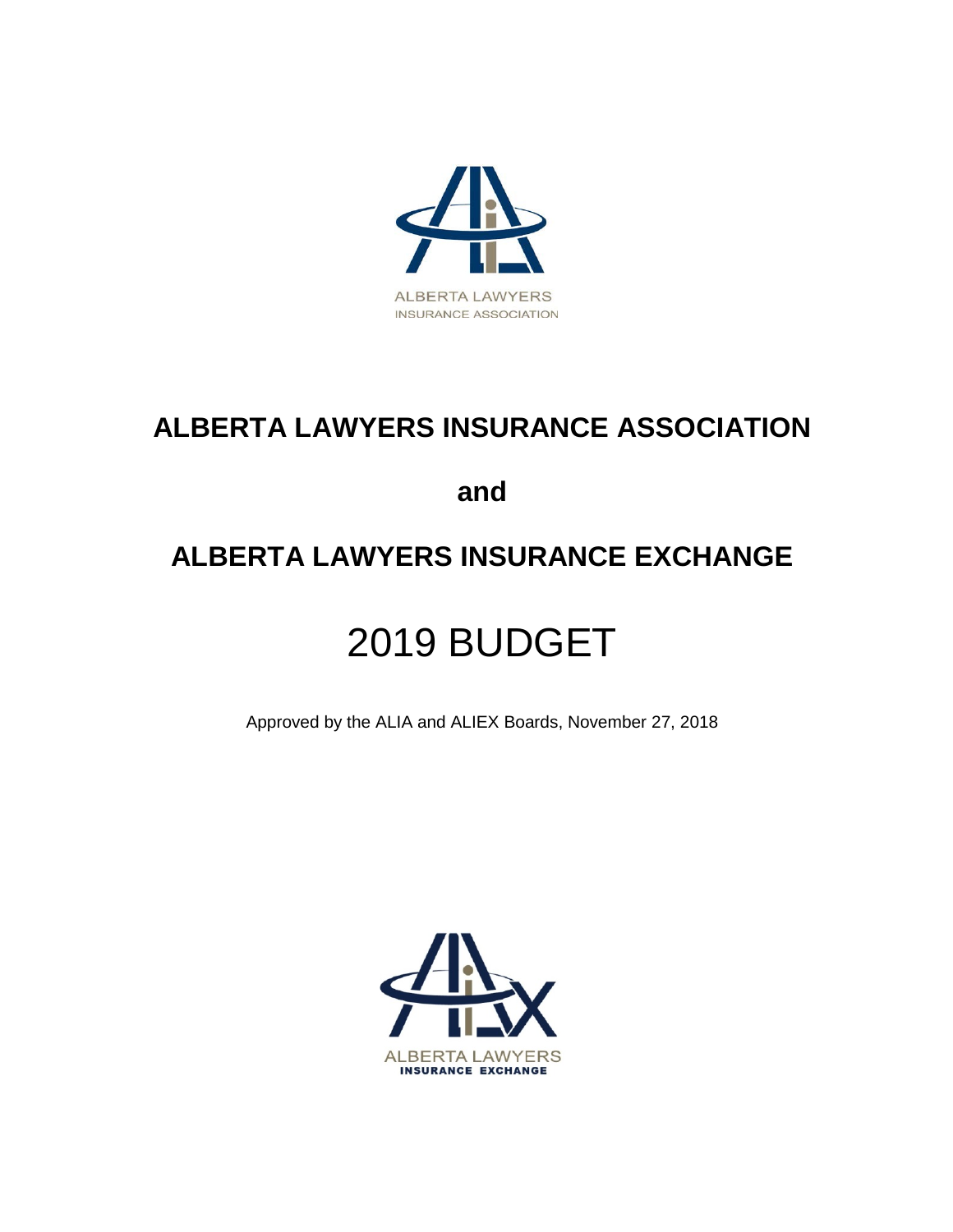## **Contents**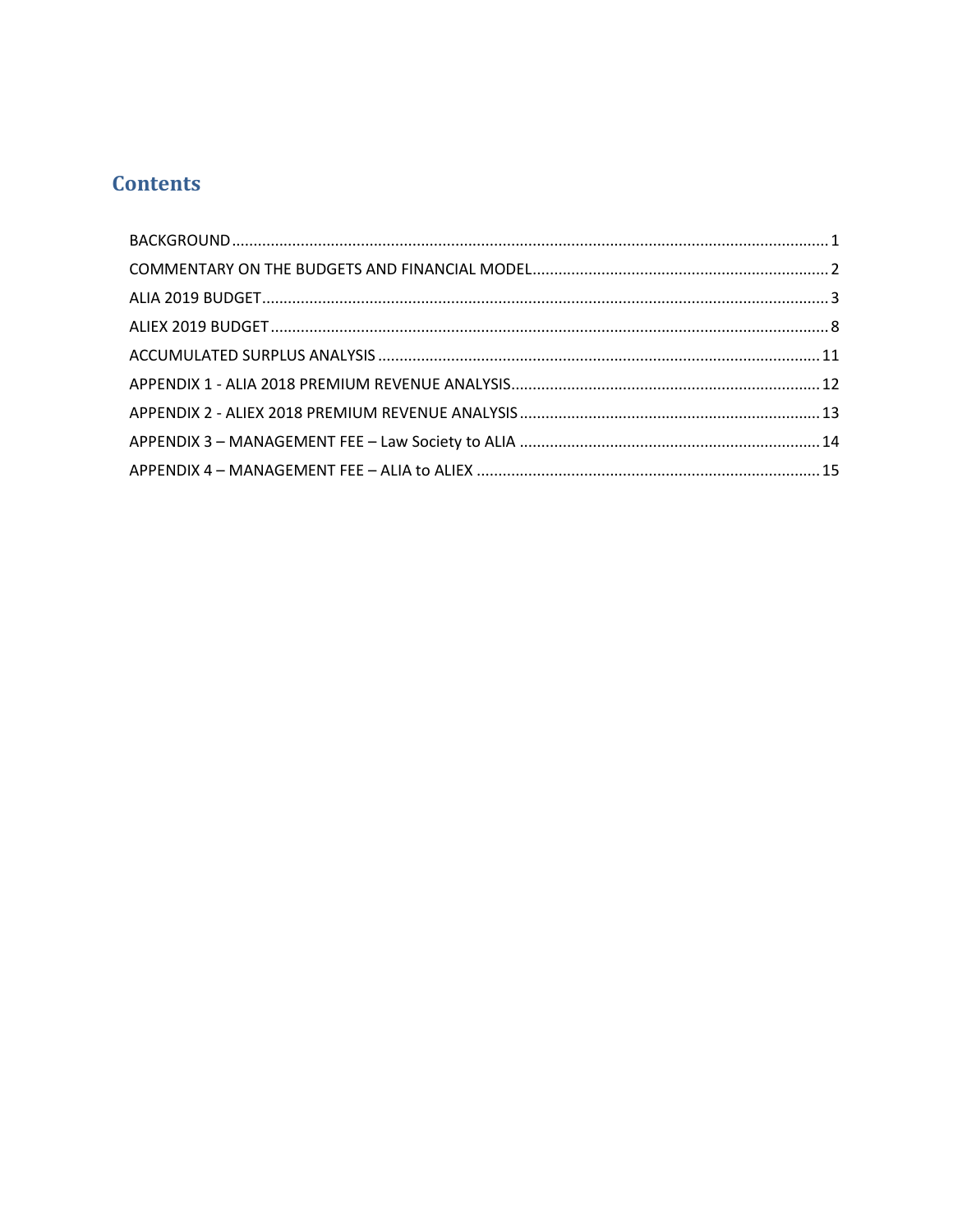## <span id="page-2-0"></span>**BACKGROUND**

The *Legal Profession Act* requires the Law Society of Alberta to establish and maintain an insurance program for lawyers. Generally, every Alberta lawyer in private practice must purchase a base level of professional liability insurance coverage, with the purchase of excess coverage being voluntary.

In 1988, the Law Society of Alberta established a subsidiary corporation, Alberta Lawyers Insurance Association ("ALIA"), to manage the professional liability insurance program for insured Alberta lawyers. ALIA handles all claims against Alberta lawyers. It provides protection to those lawyers and compensation to members of the public who have suffered insured losses due to the actions of insured lawyers. ALIA operates as a separate financial entity.

In 2014, Alberta Lawyers Insurance Exchange ("ALIEX") was established and licensed by the Superintendent of Insurance (Alberta) as an insurance reciprocal. ALIEX provides lawyers professional liability ("Part A") and trust safety ("Part B") insurance, funding claims in excess of the ALIA's \$500,000 group deductible. ALIA purchases reinsurance and excess insurance to provide additional protection.

With ALIEX in place, effective July 1, 2014, ALIA withdrew as a subscriber from the Canadian Lawyers Insurance Association ("CLIA"), a reciprocal insurance exchange that provides professional liability insurance for practicing lawyers in some other provinces and territories. Claims pre-July 1, 2014 continue to be run off under the CLIA reciprocal. ALIA remains a subscriber to CLIA for the purposes of the voluntary excess insurance program.

An insurance reciprocal is not a legal entity and requires a principal attorney to act on its behalf. ALIA acts as the principal attorney for ALIEX and manages ALIEX pursuant to a Management Agreement. The Superintendent of Insurance regulates reciprocals as if they were provincial companies and requires the operations of the reciprocal to be overseen by an Advisory Board which must conduct itself as if it were a corporate board.

<span id="page-2-1"></span>Despite the interconnection between the operations and strategic plans of ALIA and ALIEX, separate budgets are prepared, as set out in the pages that follow.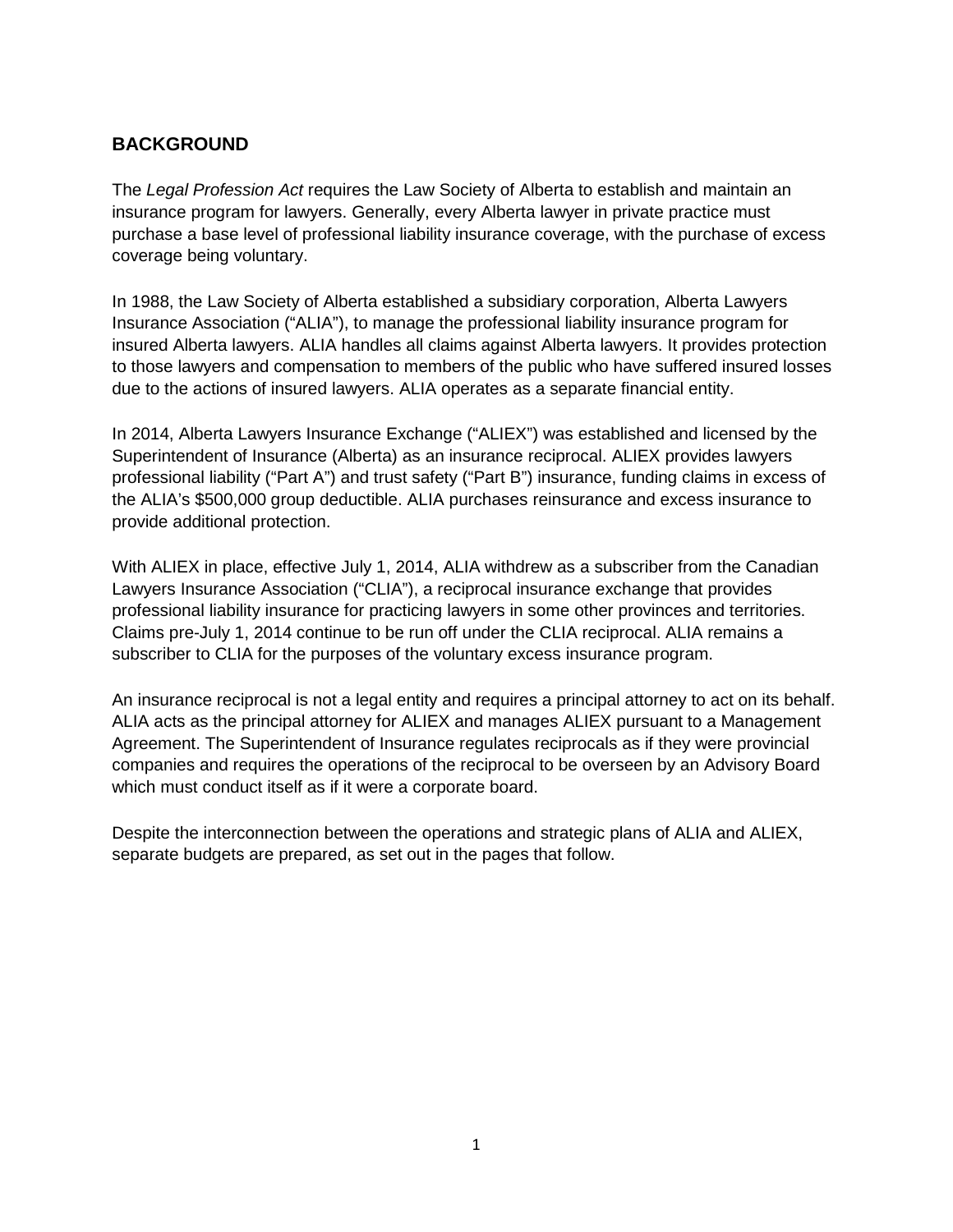### **COMMENTARY ON THE BUDGETS AND FINANCIAL MODEL**

In keeping with standard practice, the ALIA and ALIEX budgets are broken out into revenue and expenses. Although budget forecasts are necessarily speculative, there are particular challenges in preparing a budget where the major contributing revenues and expenses will, of necessity, remain undetermined for many months. ALIA/ALIEX's major sources of revenue are its investment income and, more significantly, the premiums received by ALIA/ALIEX for both Part A and Part B which will not be determined until the spring of 2019, when the actuary's report is received. Similarly, the losses and expenses that will have to be paid by ALIEX for both Part A and Part B are being estimated more than a year in advance.

Further, given the lack of history in the operation of ALIEX and its ongoing growth and evolution, reliance on previous experience may not significantly enhance the forecasts.

Accordingly, the figures used in the budgets for the significant line items may be seen as "placeholders" that are based on the best information available at this time, as set out in the detailed commentary below.

The following pages provide the respective 2019 budgets for ALIA and ALIEX accompanied by explanations of the elements of each budget.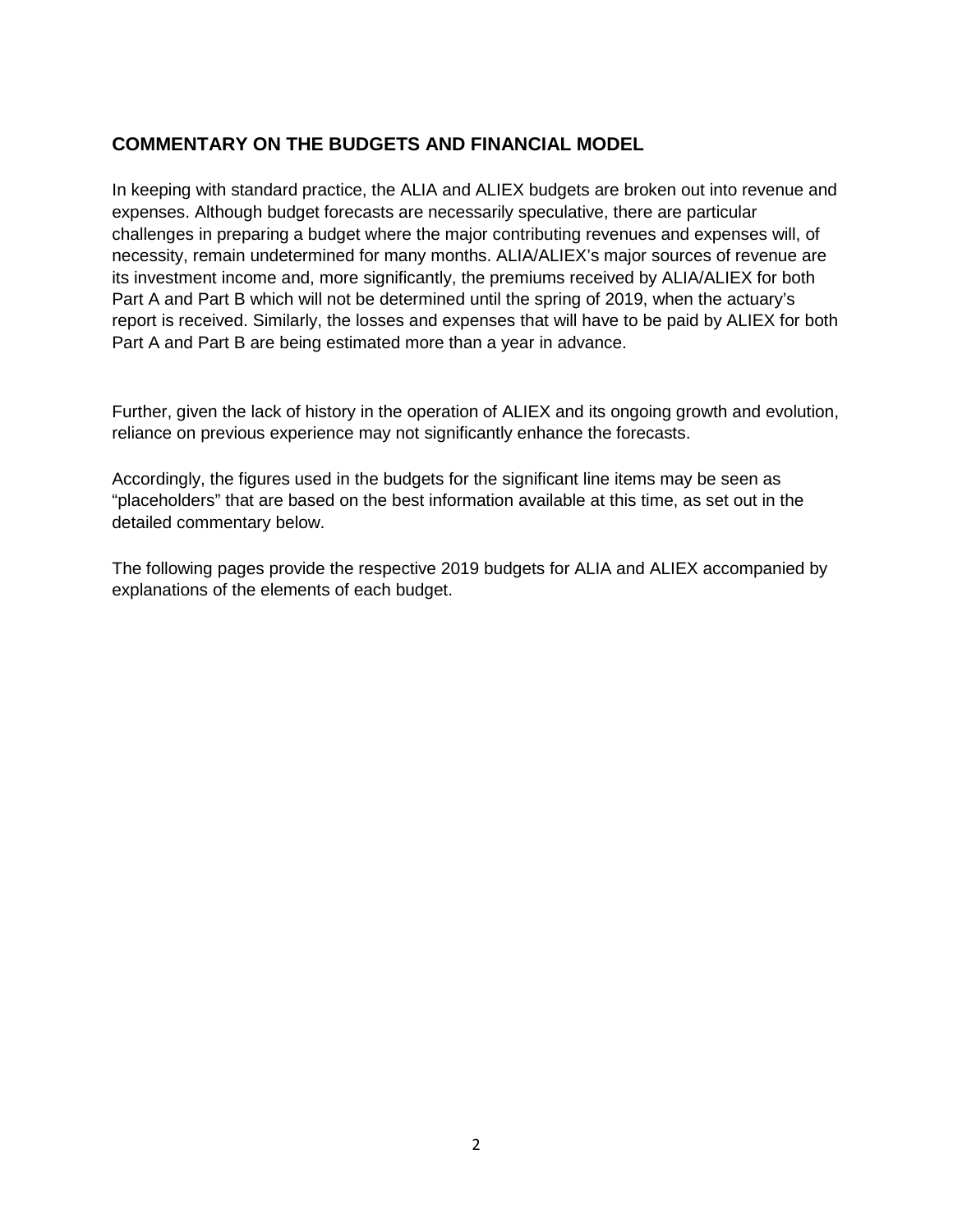## **ALIA 2019 BUDGET**

<span id="page-4-0"></span>

| 2019<br><b>Budget</b> | 2018<br>Forecast                                                        | 2018<br><b>Budget</b>                                         | Variance<br>2019 Budget<br>to 2018<br><b>Budget</b>            | Variance<br>2018<br><b>Forecast to</b><br>2018 Budget                    |
|-----------------------|-------------------------------------------------------------------------|---------------------------------------------------------------|----------------------------------------------------------------|--------------------------------------------------------------------------|
|                       |                                                                         |                                                               |                                                                |                                                                          |
| \$27,375,500          | \$27,150,000                                                            | \$28,472,000                                                  | (1,096,500)<br>\$                                              | \$ (1,322,000)                                                           |
| 3,115,000             | 3,330,000                                                               | 3,517,000                                                     | (402,000)                                                      | (187,000)                                                                |
| (930,000)             | (837,000)                                                               | (744,000)                                                     | (186,000)                                                      | (93,000)                                                                 |
| (358,000)             | (360, 400)                                                              | (362, 800)                                                    | 4,800                                                          | 2,400                                                                    |
| 29,202,500            | 29,282,600                                                              | 30,882,200                                                    | (1,679,700)                                                    | (1,599,600)                                                              |
| 6,600,000             | 6,120,000                                                               | 6,370,000                                                     | 230,000                                                        | (250,000)                                                                |
|                       | 500,000                                                                 |                                                               |                                                                | 500,000                                                                  |
| 472,600               | 472,600                                                                 | 472,600                                                       |                                                                |                                                                          |
| 145,000               | 140,000                                                                 | 135,000                                                       | 10,000                                                         | 5,000                                                                    |
| 36,420,100            | 36,515,200                                                              | 37,859,800                                                    | (1,439,700)                                                    | (1,344,600)                                                              |
|                       |                                                                         |                                                               |                                                                |                                                                          |
| 22,000,000            | 22,000,000                                                              | 19,000,000                                                    | 3,000,000                                                      | 3,000,000                                                                |
| 200,000               | 200,000                                                                 | 1,200,000                                                     | (1,000,000)                                                    | (1,000,000)                                                              |
| 4,471,000             | 4,271,000                                                               | 4,884,000                                                     | (413,000)                                                      | (613,000)                                                                |
| 531,000               | 531,000                                                                 | 631,000                                                       | (100,000)                                                      | (100,000)                                                                |
| 3,337,400             | 2,558,000                                                               | 3,115,300                                                     | 222,100                                                        | (557, 300)                                                               |
| 3,012,000             | 3,696,000                                                               | 3,696,000                                                     | (684,000)                                                      |                                                                          |
|                       | 635,500                                                                 | 635,500                                                       | (635,500)                                                      |                                                                          |
|                       | (4,368,000)                                                             | 600,000                                                       | (600,000)                                                      | (4,968,000)                                                              |
|                       |                                                                         |                                                               |                                                                | (71,000)                                                                 |
|                       |                                                                         |                                                               |                                                                |                                                                          |
|                       |                                                                         |                                                               |                                                                | 18,000                                                                   |
|                       |                                                                         |                                                               |                                                                | (38,500)                                                                 |
|                       |                                                                         |                                                               |                                                                | (130,000)                                                                |
|                       |                                                                         |                                                               |                                                                | (1,800)                                                                  |
|                       |                                                                         |                                                               |                                                                | 10,000                                                                   |
| 35,601,600            | 31,301,200                                                              | 35,752,800                                                    | (151, 200)                                                     | (4,451,600)                                                              |
| 818,500<br>\$         | \$5,214,000                                                             | \$2,107,000                                                   | \$(1,288,500)                                                  | \$3,107,000                                                              |
|                       | 547,500<br>320,000<br>440,000<br>419,500<br>17,500<br>250,700<br>55,000 | 486,000<br>290,000<br>410,000<br>413,000<br>168,700<br>10,000 | 557,000<br>290,000<br>392,000<br>451,500<br>130,000<br>170,500 | (9,500)<br>30,000<br>48,000<br>(32,000)<br>(112,500)<br>80,200<br>55,000 |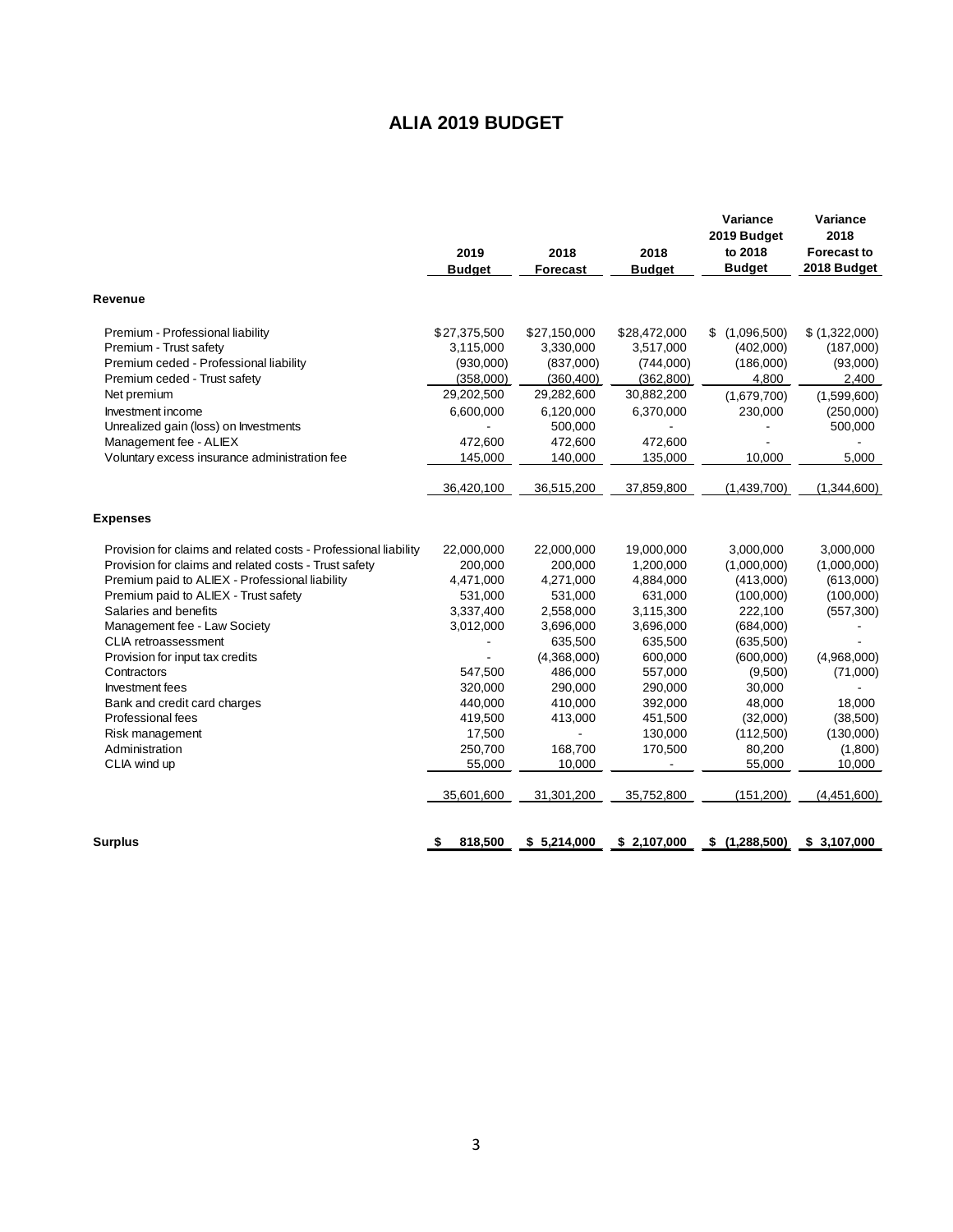#### **Revenue:**

#### *Premiums – Professional liability (Part A) and Trust Safety Insurance (Part B);*

An analysis of Part A and Part B premium revenue is provided in Appendix 1. The levies used in the draft budget assume a \$300 increase for the Part A levy and no change in the Part B levy from the levies that were approved for the 2018/19 policy year. The actual levies for 2019/20 will be determined in the spring of 2019 by the ALIEX Advisory Board.

The estimated number of insured lawyers used in the budget is based on an estimated growth of 2% from 2018 levels. This growth rate was derived from actual increases over the last three years.

#### *Premiums ceded – Part A and Part B*

Premiums ceded for both Part A and Part B represents the premium paid to third party reinsurers for reinsurance. Within the 2019 budget, we allocated 80% of the reinsurance premiums to ALIA and 20% to ALIEX. This allocation is consistent with the recommendation of our actuary.

The budget for Part A reinsurance assumes no increase from what we paid in the second half of 2018. As the reinsurance year is six months out of sync with our fiscal year, the reinsurance that we purchased in mid-2018 takes us through to mid-2019.

The Part B excess insurance has two layers of coverage providing an aggregate of up to \$25 million – layer 1 is with AIG and provides coverage in excess of \$3 million up to \$13 million. Layer 2 is with CHUBB and provides coverage in excess of \$13 million up to \$25 million. The budget for Part B excess insurance assumes no increase from what we paid in the second half of 2018.

#### *Investment income*

The budget for investment income is conservative and based on our average investment income for the past three years and consists of interest, dividends and realized gains or losses on sales of investments within the ALIA investment portfolio. The actual amount of investment income can vary considerably from budget depending on investment market conditions and the extent to which we are required to liquidate investments to pay claims.

#### *Unrealized gain (loss) on investments*

Accounting convention requires that we record to income the changes in the market value of our investments from one reporting period to another. We do not budget for these unrealized gains or losses on the investment portfolio as it is inherently difficult to predict investment markets.

#### *Management fee – ALIEX*

ALIA charges ALIEX a management fee to recover costs related to the claims management, governance, and other administrative support provided by ALIA to ALIEX. The details as to how the 2019 management fee is determined are provided in Appendix 3.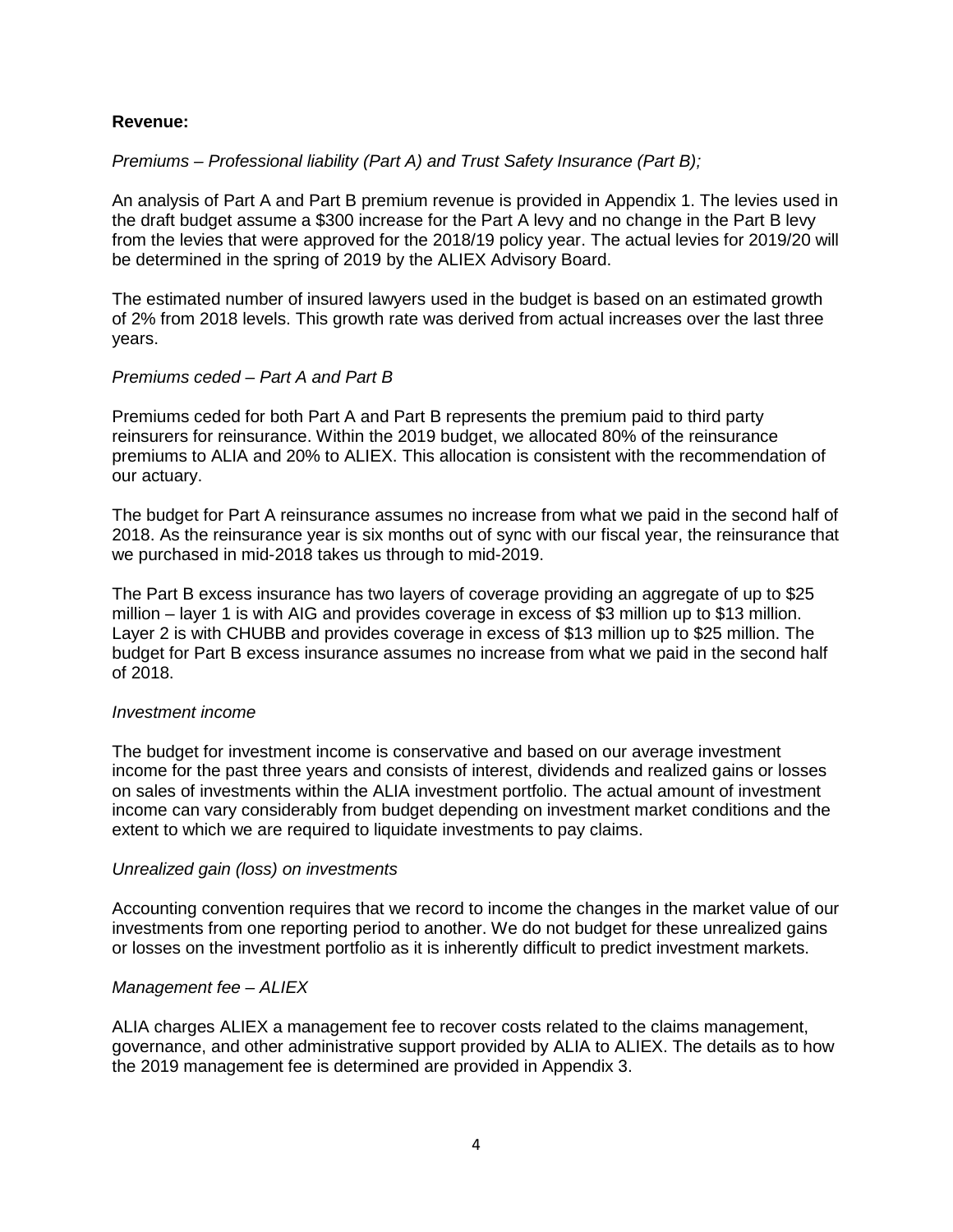#### *Voluntary excess insurance administration fee*

ALIA administers the voluntary excess insurance program provided by CLIA to insured Alberta lawyers. ALIA charges a fee to CLIA of 10% of the excess insurance premium purchased by insured lawyers.

#### **Expenses:**

#### *Provision for claims and related costs – Part A and Part B*

The Part A claims provision budget is based on ALIA's average claims expense over the past five years. The Part B claims provision budget is based on the average claims expense over the past two years. The actual provision for claims and related costs is determined annually at year end based on the actuary's valuation of ALIA's claims liability. The claims provision includes both indemnity payments and legal costs. The legal costs include coverage counsel opinions, repair counsel costs and defence counsel costs.

#### *ALIEX premiums – Part A and Part B*

ALIEX charges ALIA a premium for Part A and Part B coverage in excess of ALIA's deductible of \$500,000 for both parts of the insurance program. The premium is determined annually by the Advisory Board and is determined when the levy is set. An analysis of this premium is provided in Appendix 2.

#### *Salaries and benefits*

This budget line item includes the cost of ALIA's full time staff consisting of 25 full time equivalents (FTE's) in 2019 relative to 22 FTE's in 2018. This staff team supports the operations of both ALIA and ALIEX (ALIEX has no employees). The increase in the salary budget of \$222,100 relates to the following factors:

- Additional FTE's for a senior defence counsel, a paralegal and a business coordinator;
- An assumed increase of 2% in our salary bands to keep pace with the Alberta labour market; and
- Planned changes in salary band levels in some positions to maintain pay equity with comparable roles in similar organizations.

#### *Management fee*

The Law Society charges ALIA an annual management fee to recover ALIA's share of costs (including ALIA's proportionate share of premises rent and amortization) incurred by the Law Society that support the operations of the indemnity program. Support is provided to ALIA by departments within the Law Society including Human Resources, Accounting, Customer & Office Services, Communications, Membership, Business Technology, Governance, and loss prevention services (through the Early Intervention, Practice Management and Practice Advisor teams). A review of the fee by ALIA and Law Society management during 2018 resulted in a reduction of \$684,000 from 2018 to 2019.

An analysis of the management fee is provided in Appendix 3.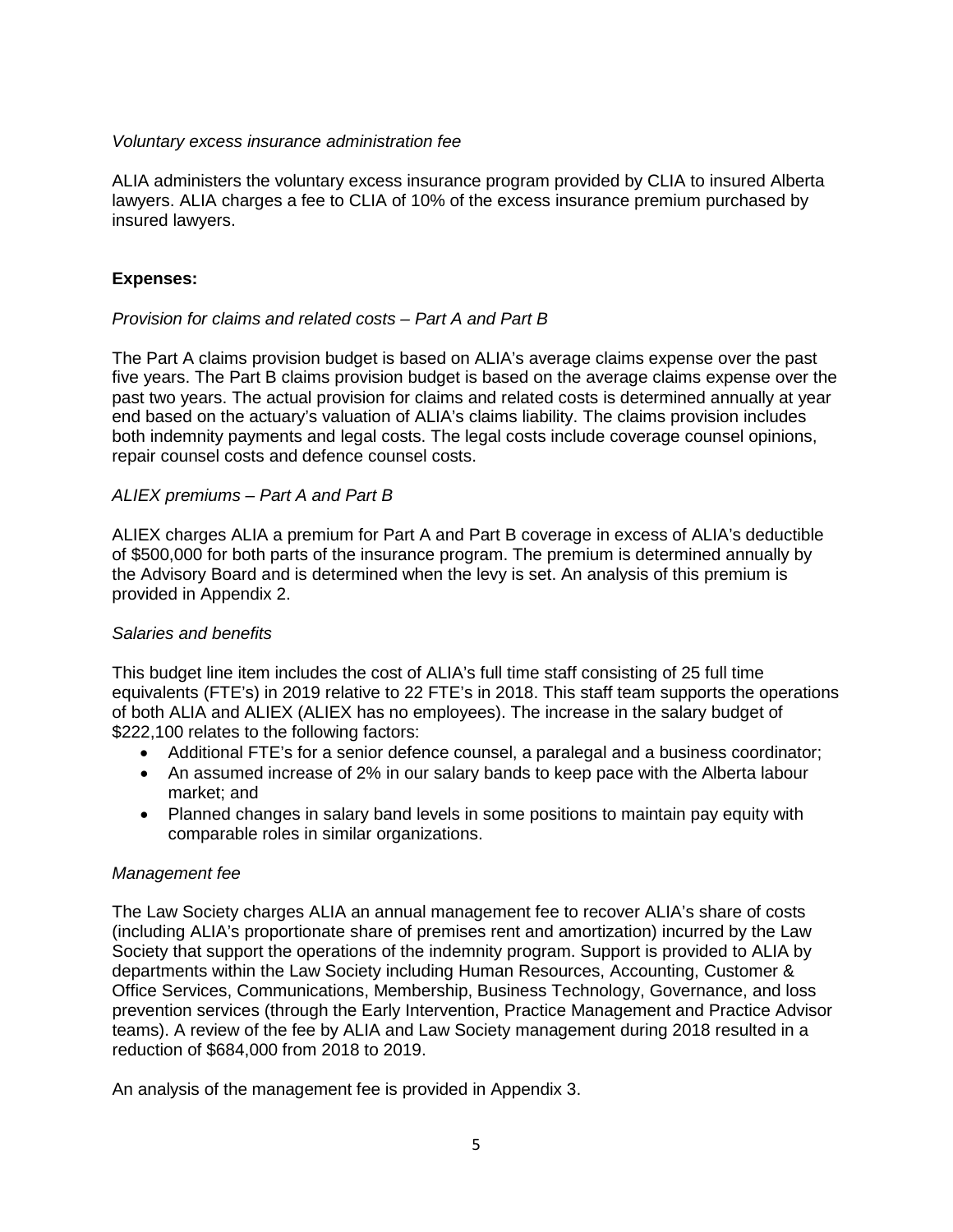#### *CLIA retroactive assessment*

In 2014, CLIA assessed ALIA with a retroactive assessment of \$5,084,000 was being declared based on Alberta's declining subscriber account surplus with CLIA. The first half of this assessment was paid in fiscal 2014 with the balance paid in four equal annual installments. The last payment of \$635,500 was issued in 2018.

#### *Provision for input tax credits*

During 2018, ALIA successfully contested a ruling by Canada Revenue Agency (CRA) that disallowed ALIA's ability to claim input tax credits (ITC's) on expenses. The 2018 forecast includes the recovery of \$4,368,000 in previously disallowed ITC's. The 2019 budget reflects no provision for ITC's as they will be fully recovered during 2019 in the normal course of filing GST returns.

#### *Contractors*

The 2019 draft budget includes contract funding for initiatives described in the Business Plan document including;

- Assistance with Strategic Planning and Enterprise Risk Management;
- Contract resources for Lean Six Sigma and Root Cause projects;
- Stakeholder engagement survey;
- Contract resources to develop an ALIA /ALIEX website;
- Regular external review of claim files; and
- Governance enhancements.

#### *Investment fees*

Our investment manager (Mawer) charges investment management fees quarterly calculated on a tiered percentage schedule based on the market value of ALIA's investment portfolio. The 2019 budget is based on estimates of the market value of the ALIA portfolio in 2019.

#### *Bank and credit card charges*

In addition to bank service charges, this budget includes fees charged by our credit card service provider (Moneris) for levies collected from insured lawyers through our on-line payment system. The budget is based on our estimate of the percent of insured lawyers who will pay the annual levy on-line.

#### *Professional fees*

This budget includes audit, actuarial, insurance consultant and legal fees. The 2019 budget is down by \$157,000 from 2018 as the 2018 budget included the estimated cost of outside tax counsel to represent ALIA in tax court regarding the GST dispute with CRA.

#### *Risk management*

In addition to the loss prevention services provided by the Law Society charged to ALIA through the management fee, the ALIA budget incorporates funding for loss prevention initiatives planned in 2019. The 2019 budget and 2018 forecast are down from the 2018 budget as several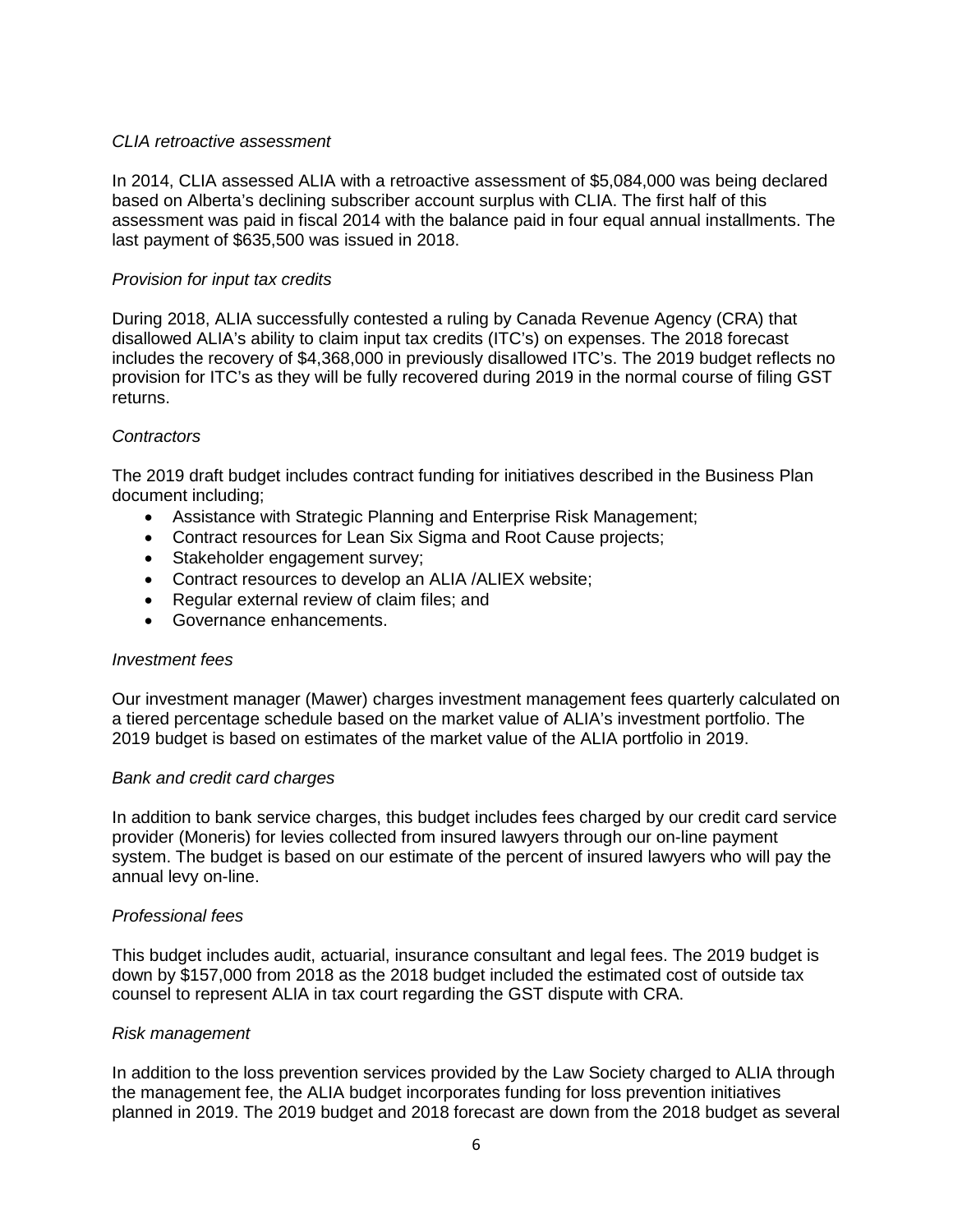planned 2018 loss prevention initiatives have utilized internal staff resources. The budget for 2019 consists of costs related to ALIA alerts to the profession and changes to our information systems stemming from a revised levy surcharge structure.

#### *Administration*

This budget item includes estimated costs for staff recruiting, travel, training, and professional dues. The budget for 2019 is up by \$78,200 from 2018 due primarily to anticipated recruiting costs to fill vacant and new positions.

#### *CLIA wind up*

Consulting fees to develop the plan to separate ALIA from CLIA with the goal of repatriating ALIA's surplus in CLIA.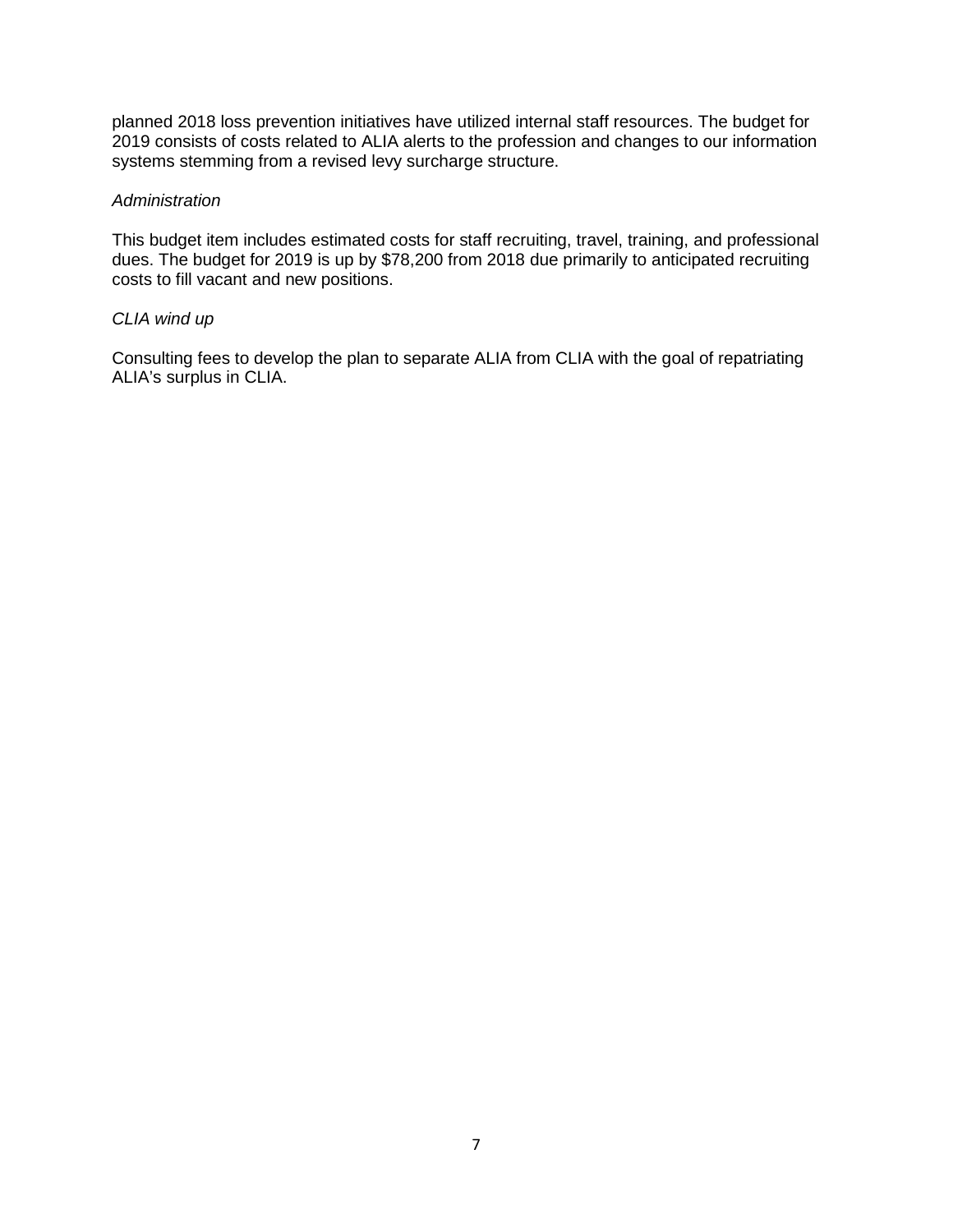## **ALIEX 2019 BUDGET**

<span id="page-9-0"></span>

|                                                                 | 2019<br><b>Budget</b> | 2018<br>Forecast | 2018<br><b>Budget</b> | Variance<br>2019 Budget<br>to 2018<br><b>Budget</b> | Variance<br>2018<br><b>Forecast to</b><br>2018 Budget |
|-----------------------------------------------------------------|-----------------------|------------------|-----------------------|-----------------------------------------------------|-------------------------------------------------------|
| Revenue                                                         |                       |                  |                       |                                                     |                                                       |
| Premium - Professional liability                                | \$<br>4,471,000       | \$4,271,000      | 4,884,000<br>\$.      | \$<br>(413,000)                                     | \$<br>(613,000)                                       |
| Premium - Trust safety                                          | 531,000               | 531,000          | 631,000               | (100,000)                                           | (100,000)                                             |
| Premium ceded - Professional liability                          | (232,500)             | (210,000)        | (186,000)             | (46, 500)                                           | (24,000)                                              |
| Premium ceded - Trust safety                                    | (90,000)              | (90,000)         | (90.700)              | 700                                                 | 700                                                   |
| Net premium                                                     | 4,679,500             | 4,502,000        | 5,238,300             | (558, 800)                                          | (736, 300)                                            |
| Investment income                                               | 709,000               | 570,000          | 374,000               | 335,000                                             | 196,000                                               |
|                                                                 | 5,388,500             | 5,072,000        | 5,612,300             | (223, 800)                                          | (540, 300)                                            |
| <b>Expenses</b>                                                 |                       |                  |                       |                                                     |                                                       |
| Provision for claims and related costs - Professional liability | 4,000,000             | 4,000,000        | 2,500,000             | 1,500,000                                           | 1,500,000                                             |
| Provision for claims and related costs - Trust safety           | 200,000               | 200,000          | 200,000               |                                                     |                                                       |
| Management fee                                                  | 472,600               | 472,600          | 472,600               |                                                     |                                                       |
| Premium taxes                                                   | 200.400               | 192,000          | 219,000               | (18,600)                                            | (27,000)                                              |
| Professional fees                                               | 214,000               | 202,000          | 303,000               | (89,000)                                            | (101,000)                                             |
| Contractors                                                     | 14,500                | 25,000           | 34.000                | (19,500)                                            | (9,000)                                               |
| Board expenses                                                  | 147,200               | 130,000          | 133,000               | 14,200                                              | (3,000)                                               |
| Investment fees                                                 | 60.000                | 56,000           | 40,000                | 20,000                                              | 16,000                                                |
| Administration                                                  | 23,000                | 22,000           | 15,500                | 7,500                                               | 6,500                                                 |
|                                                                 | 5,331,700             | 5,299,600        | 3,917,100             | 1,414,600                                           | 1,382,500                                             |
| <b>Surplus (Deficit)</b>                                        | 56,800<br>\$          | (227,600)<br>\$  | \$<br>1,695,200       | \$(1,638,400)                                       | \$ (1,922,800)                                        |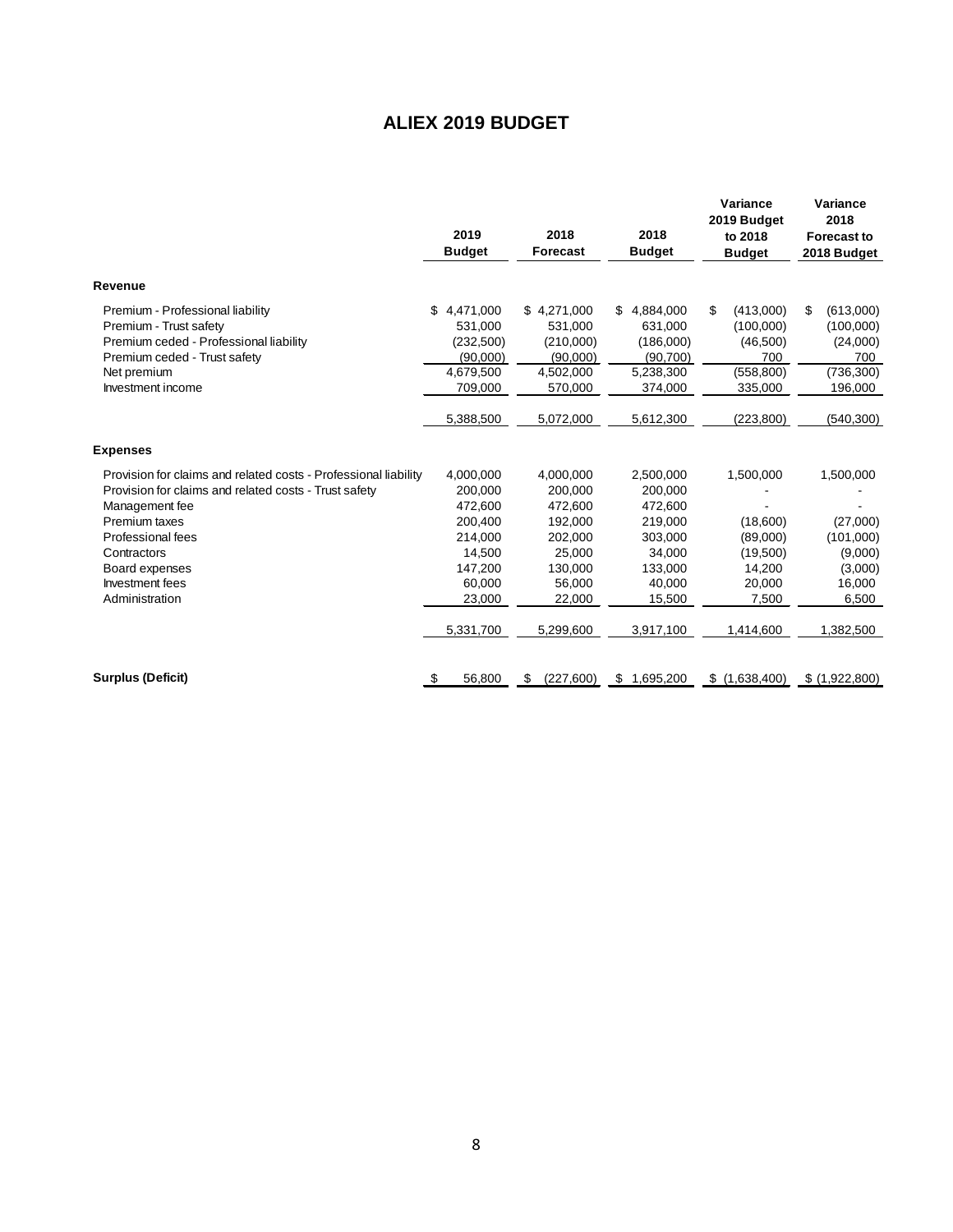#### **Revenue**:

#### *Premium – Part A and Part B*

ALIEX charges ALIA a levy for the insurance coverage the reciprocal provides in excess of ALIA's deductible of \$500,000 for both parts. The actual premium is determined annually by the Advisory Board when the levy is set. An analysis of this revenue budget is provided in Appendix 2.

#### *Premium ceded – Part A and Part B*

Please see the related explanation for this budget item in ALIA above.

#### *Investment income*

Please see the related explanation for this budget item in ALIA above.

#### **Expenses:**

#### *Provision for claims and related costs – Part A and Part B*

The actual provision for claims and related costs is determined annually at year end based on the actuarial report. As the ALIEX program matures, we've seen considerable growth in the Part A claims liability over the past two years. This is typical of a new program as more developing claims are entering the ALIEX Part A coverage layer since ALIEX's July 1, 2014 inception. Consequently, the 2019 budget and 2018 forecast for the Part A claims provision has increased by \$1.5 million from the 2018 budget.

#### *Management fee*

ALIA charges ALIEX a management fee to recover costs related to the claims management, governance, financial, and other administrative support provided by ALIA to ALIEX. Please see the related explanation for this budget item in ALIA above and refer to Appendix 4 for the details of the management fee calculation.

#### *Premium taxes*

The Alberta Government charges insurance reciprocals an annual tax of 4% on premiums collected from ALIA for a given policy year.

#### *Professional fees*

This budget item includes audit, actuarial and legal fees. The budget for 2019 is down by \$89,000 due primarily to reduced legal fees now that we have our General Counsel in place.

#### *Contractors*

The 2019 contractor budget has decreased by \$19,500 from 2018 and is more in line with the 2018 forecast.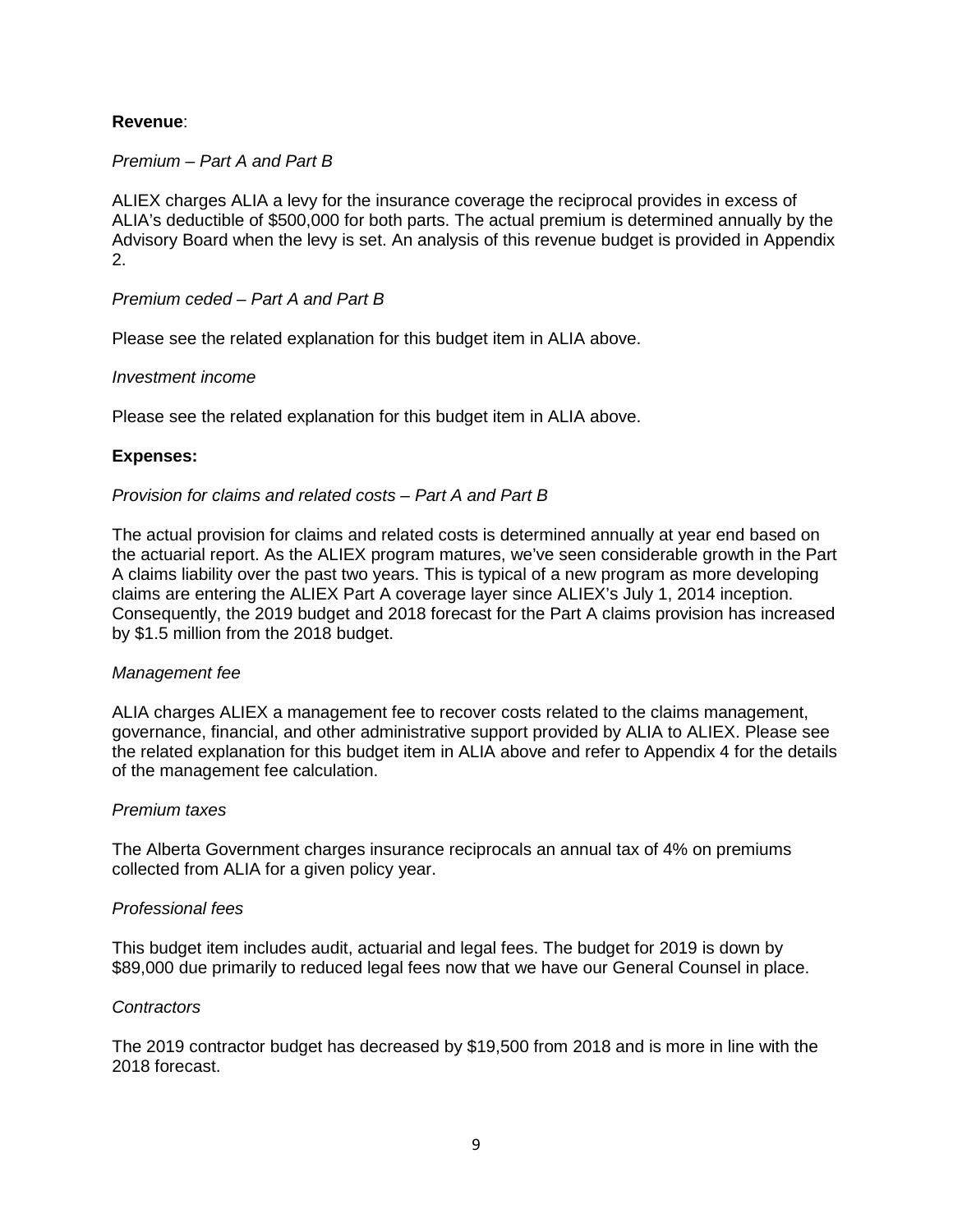#### *Board expenses*

Board expenses includes funding for board honorariums, the annual premium for Directors and Officers insurance and board meal and travel expenses. The 2019 budget has increased by \$14,200 mostly due to increased funding for Board training.

#### *Investment fees*

Our investment manager (Mawer) charges investment management fees quarterly calculated on a tiered percentage schedule based on the market value of ALIEX's investment portfolio. The 2019 budget is based on estimates of the market value of the ALIEX portfolio in 2019.

#### *Administration*

Administration costs consist primarily of investment custodian fees, bank service charges and general administrative expenses.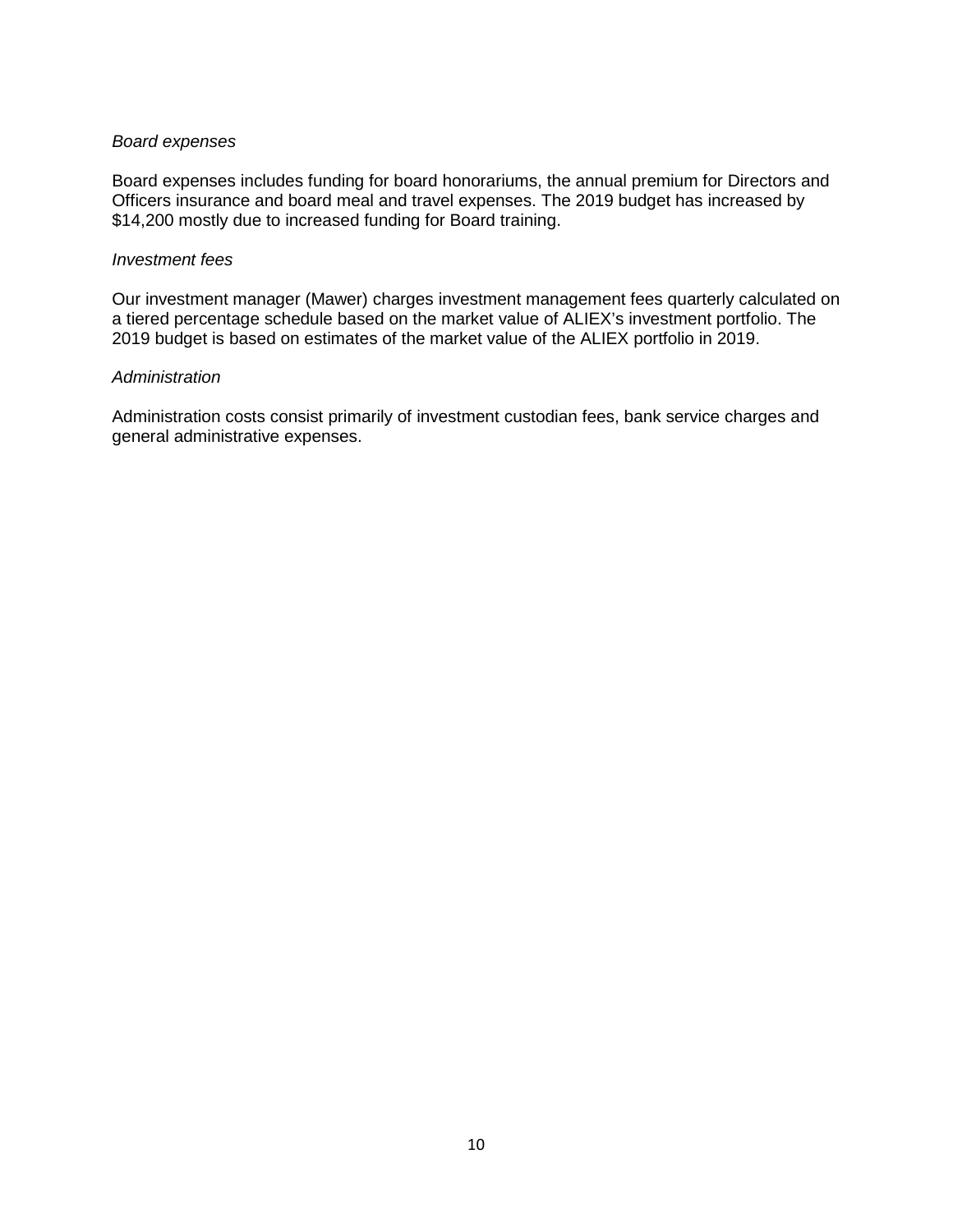## <span id="page-12-0"></span>**ACCUMULATED SURPLUS ANALYSIS**

The following table provides a projection of the combined accumulated surplus of the indemnity program based on the 2019 draft budget and financial forecast to the end of 2018.

|                                                                               | <b>ALIA</b>  | <b>ALIEX</b>             | <b>Combined</b> |
|-------------------------------------------------------------------------------|--------------|--------------------------|-----------------|
| Actual accumulated surplus at December 31, 2017                               | \$24,303,287 | \$8,885,107              | \$33,188,394    |
| ALIA surplus in CLIA at December 31, 2017                                     | 10,017,458   | $\overline{\phantom{a}}$ | \$10,017,458    |
| Total accumulated surplus at December 31, 2017                                | 34,320,745   | 8,885,107                | 43,205,852      |
| Forecast net income for the year ending Decmeber 31, 2018                     | 5,214,000    | (227,600)                | 4,986,400       |
| Capital contribution from ALIA to ALIEX for the year ending December 31, 2018 | (3,500,000)  | 3,500,000                |                 |
| Forecast accumulated surplus at December 31, 2018                             | 36,034,745   | 12,157,507               | 48,192,252      |
| Budgeted net income for the year ending December 31, 2019                     | 818,500      | 56.800                   | 875.300         |
| Projected accumulated surplus at December 31, 2019                            | \$36.853.245 | \$12,214,307             | \$49.067.552    |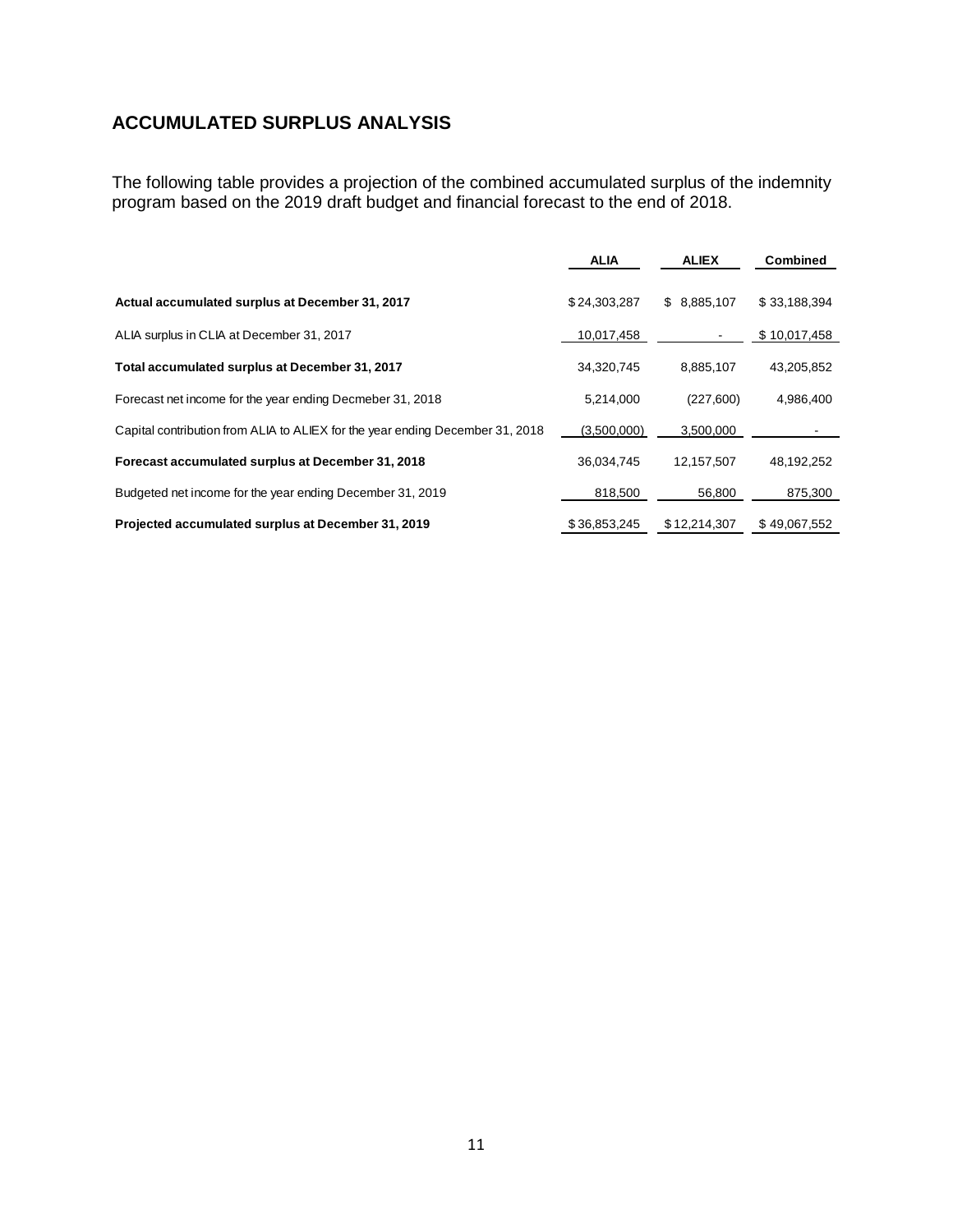## **APPENDIX 1 - ALIA 2018 PREMIUM REVENUE ANALYSIS**

<span id="page-13-0"></span>

|                                                             | Budget Fiscal 2019 - Jan 1, 2019 to Dec 31, 2019 |                                              |     |                                              |    | Budget Fiscal 2018 - Jan 1, 2018 to Dec 31, 2018 |    |                                              |      |                                              |    |                                               | <b>Difference</b> |                             |
|-------------------------------------------------------------|--------------------------------------------------|----------------------------------------------|-----|----------------------------------------------|----|--------------------------------------------------|----|----------------------------------------------|------|----------------------------------------------|----|-----------------------------------------------|-------------------|-----------------------------|
| Insurance policy year -<br>July 1 to June 30<br>(12 months) |                                                  | Jan 1, 2019 to<br>Jun 30, 2019<br>(6 months) |     | Jul 1, 2019 to<br>Dec 31, 2019<br>(6 months) |    | Jan 1, 2019 to<br>Dec 31, 2019<br>(12 months)    |    | Jan 1, 2018 to<br>Jun 30, 2018<br>(6 months) |      | Jul 1, 2018 to<br>Dec 31, 2018<br>(6 months) |    | Jan 1, 2018 to<br>Dec 31, 2018<br>(12 months) |                   | 2019 to 2018<br>(12 months) |
| <b>PART A:</b>                                              |                                                  |                                              |     |                                              |    |                                                  |    |                                              |      |                                              |    |                                               |                   |                             |
| Part A Premium<br>Number of insured lawyers                 | \$                                               | $3,772$ \$<br>6,750                          |     | 4,072<br>6,850                               |    |                                                  | \$ | 4,038 \$<br>6.750                            |      | 4,180<br>6,750                               |    |                                               |                   |                             |
| Sub-total Part A premium revenue                            | \$                                               | 12,730,500                                   | \$  | 13,947,000                                   | \$ | 26,677,500                                       | \$ | 13,628,500                                   | - \$ | 14,107,500                                   | \$ | 27,736,000                                    |                   | \$(1,058,500)               |
| Surcharge revenue                                           |                                                  | 265,000                                      |     | 285,000                                      |    | 550,000                                          |    | 290,000                                      |      | 300,000                                      |    | 590,000                                       |                   | (40,000)                    |
| Administration fees                                         |                                                  |                                              |     |                                              |    | 148,000                                          |    |                                              |      |                                              |    | 146,000                                       |                   | 2,000                       |
| Total premium revenue (Part A)                              | S                                                | 12,995,500                                   | -\$ | 14,232,000                                   | \$ | 27,375,500                                       |    | 13,918,500                                   | -\$  | 14,407,500 \$                                |    | 28,472,000                                    |                   | \$(1,096,500)               |
|                                                             |                                                  |                                              |     |                                              |    |                                                  |    |                                              |      |                                              |    |                                               |                   |                             |
| <b>PART B:</b>                                              |                                                  |                                              |     |                                              |    |                                                  |    |                                              |      |                                              |    |                                               |                   |                             |
| Part B Premium                                              | \$                                               | 458                                          | -S  | 458                                          |    |                                                  | \$ | 512 \$                                       |      | 530                                          |    |                                               |                   |                             |
| Number of insured lawyers                                   |                                                  | 6,750                                        |     | 6,850                                        |    |                                                  |    | 6,750                                        |      | 6,750                                        |    |                                               |                   |                             |
| Total premium revenue (Part B)                              | \$                                               | 1,546,000                                    | \$  | 1,569,000                                    | \$ | 3,115,000                                        | \$ | 1,728,000                                    | -\$  | 1,789,000                                    | \$ | 3,517,000                                     | \$                | (402,000)                   |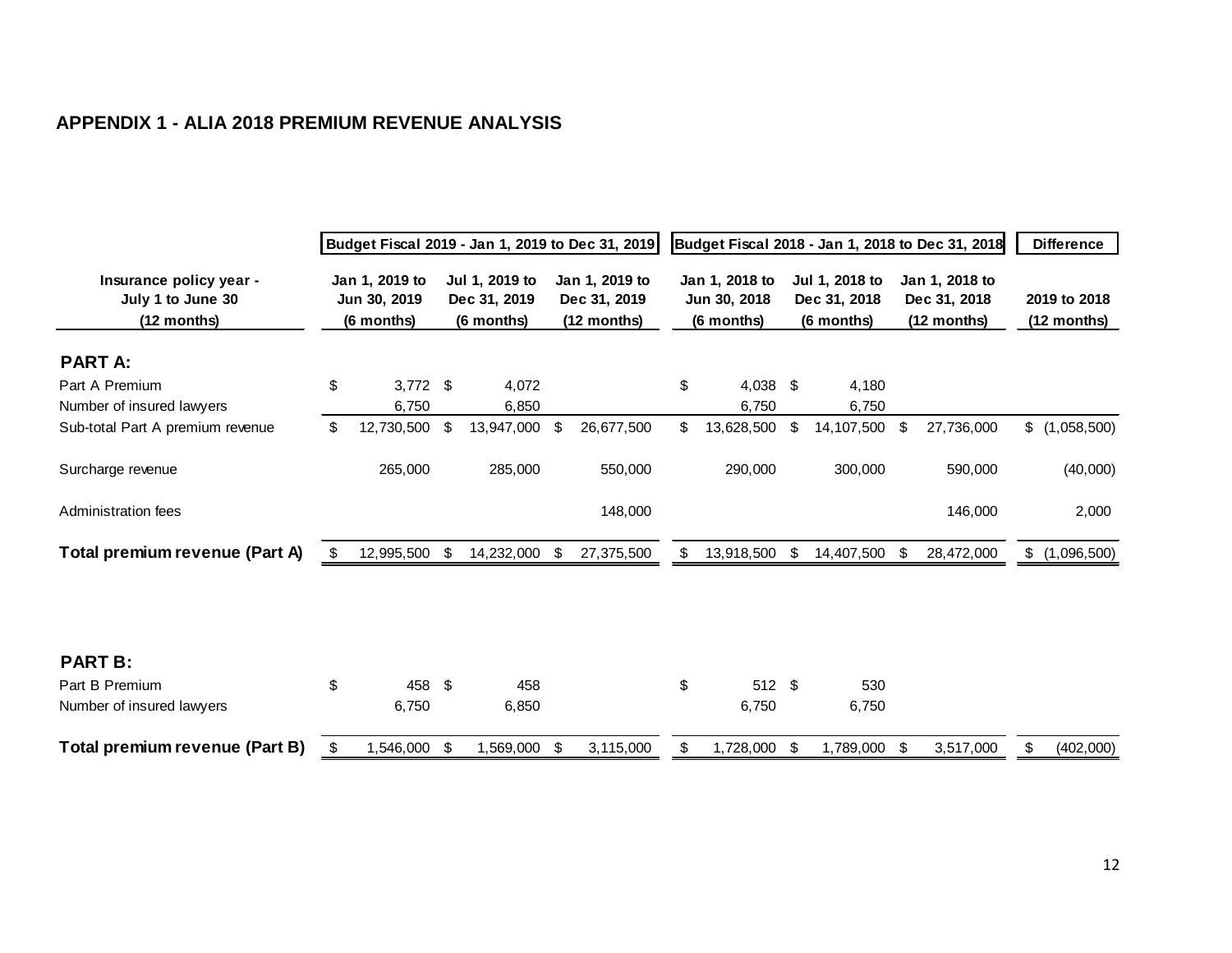#### **APPENDIX 2 - ALIEX 2018 PREMIUM REVENUE ANALYSIS**

|                                                                          |                             | Budget 2019 - Jan 1, 2019 to Dec 31, 2019 |                                                                                       |                      |                                          | Forecast 2018 - Jan 1, 2018 to Dec 31, 2018                                 |                            |                            | Budget 2018 - Jan 1, 2018 to Dec 31, 2018                                     |
|--------------------------------------------------------------------------|-----------------------------|-------------------------------------------|---------------------------------------------------------------------------------------|----------------------|------------------------------------------|-----------------------------------------------------------------------------|----------------------------|----------------------------|-------------------------------------------------------------------------------|
| Insurance policy<br>year - July 1 to<br>June 30<br>$(12 \text{ months})$ | Jun 30. 2019*<br>(6 months) | Dec 31, 2019<br>(6 months)                | Jan 1, 2019 to Jul 1, 2019 to Jan 1, 2019 to<br>Dec 31, 2019<br>$(12 \text{ months})$ | (6 months)           | Jun 30, 2018 Dec 31, 2018*<br>(6 months) | Jan 1, 2018 to Jul 1, 2018 to Jan 1, 2018 to<br>Dec 31, 2018<br>(12 months) | Jun 30. 2018<br>(6 months) | Dec 31, 2018<br>(6 months) | Jan 1, 2018 to Jul 1, 2018 to Jan 1, 2018 to<br>Dec 31, 2018<br>$(12$ months) |
| PART A:<br>PART B:                                                       | 1.871.000<br>221.000        | 2.600.000<br>310,000                      | 4,471,000<br>531.000                                                                  | 2,400,000<br>310,000 | 1,871,000<br>221,000                     | 4,271,000<br>531.000                                                        | 2.400.000<br>310.000       | 2,484,000<br>321,000       | 4,884,000<br>631.000                                                          |
| <b>Total ALIEX Premium</b>                                               |                             |                                           | 5,002,000                                                                             |                      |                                          | 4,802,000                                                                   |                            |                            | 5,515,000                                                                     |

<span id="page-14-0"></span>\* The Advisory Board approved \$3,742,000 million for the Part A premium from July 1, 2018 to June 30, 2019. Therefore, \$1,871,000 is from July 1, 2018 to December 31, 2018 and \$1,871,000 from January 1, 2019 to June 30, 2019. The Advisory Board approved \$442,000 for the Part B premium from July 1, 2018 to June 30, 2019. Therefore, \$221,000 is from July 1, 2018 to December 31, 2018 and \$221,000 from January 1, 2019 to June 30, 2019.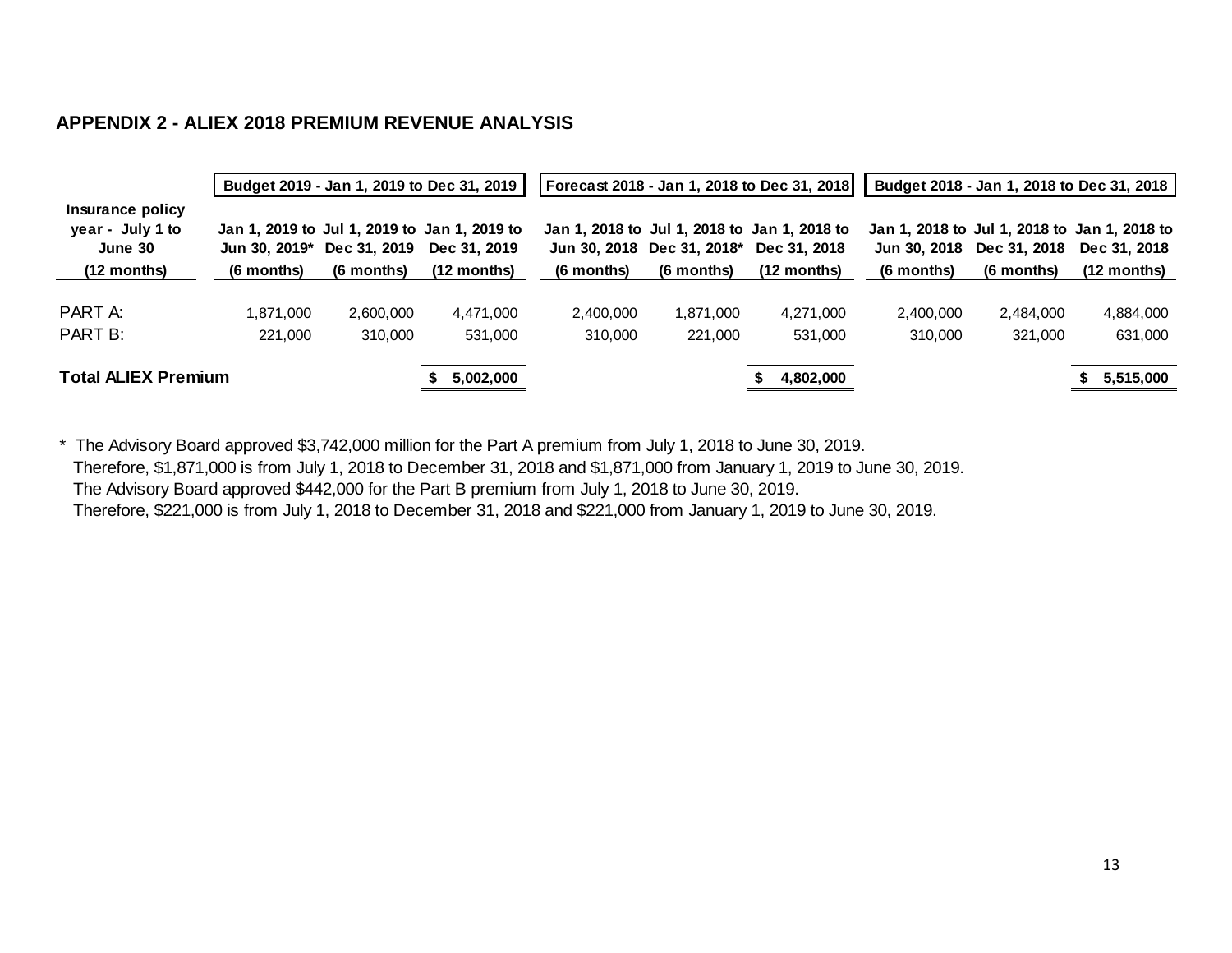## <span id="page-15-0"></span>**APPENDIX 3 – MANAGEMENT FEE – Law Society to ALIA**

|                                                            | <b>ALIA</b>           |                                                                                                                                                                                                                          |
|------------------------------------------------------------|-----------------------|--------------------------------------------------------------------------------------------------------------------------------------------------------------------------------------------------------------------------|
| <b>LSA General Fund expenses</b>                           | <b>Management</b> fee | <b>Allocation method</b>                                                                                                                                                                                                 |
| Premises rent and amortization                             | \$                    | Allocated based on the amount of space occupied by ALIA<br>238,000 relative to total leased space                                                                                                                        |
| ASSIST funding                                             |                       | 50% of Assist funding based on the historical premise that<br>the Assist counselling services help prevent conduct<br>issues (Law Society) and Professional Liability and Trust<br>293,000 Safety Claims (ALIA)          |
|                                                            |                       |                                                                                                                                                                                                                          |
| Loss prevention services                                   |                       | An allocation of salaries from the Early Intervention,<br>Practice Advisor and Practice Management teams of the<br>Law Society that perform our core proactive regulatory<br>680,000 activities design to prevent claims |
| Accounting, Membership and Governance<br>support services  |                       | An allocation of salaries based on estimations of relative<br>875,000 time devoted to ALIA by these service areas                                                                                                        |
| Business technology and information<br>management services |                       | An allocation of department costs based on the number of<br>688,000 ALIA employees relative to the total employee population                                                                                             |
| Human Resources and Customer & Office<br>Services          | 238.000               | An allocation of department costs based on the number of<br>ALIA employees relative to the total employee population                                                                                                     |
| Annual management fee                                      | 3,012,000             |                                                                                                                                                                                                                          |